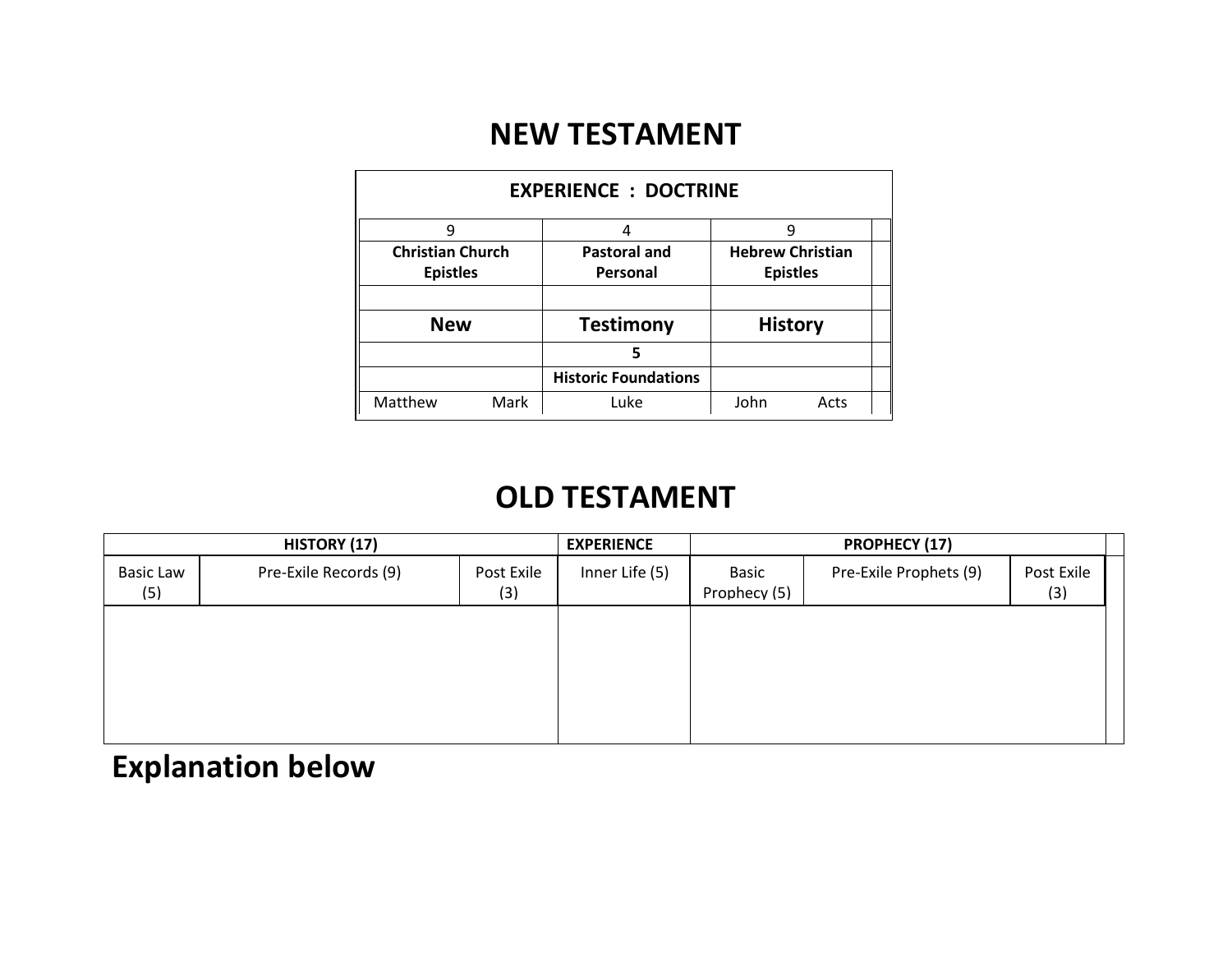#### **Chart Explanation**

The purpose of the history books is to give us an idea of who God is, how he works with man, what he does with sin, how he rewards righteousness. It is history that give us confidence with God whether our history or someone else's. The Old Testament is God working with man. The Gospel is God working as a man. The book of Acts is God working through man. Each change requires more history.

#### 2186 BC Abrahams birthday

#### 1441 BC Exodus

Moses leads Israel out of Egypt after 480 years. Since Moses wrote the Pentateuch (first five books of Bible) we have a timeline for when Scripture began to be written. Explain here the golden calf experience (Exodus 32). It will be significant later.

#### 1401 BC Israel enters promise land

Since Israel was in the wilderness 40 years, this date makes perfect sense.

#### 1000 BC David writes Psalms

This is a round figure just for reference. As you can see it is 400 years after they entered the Promised Land.

#### 950 BC Kingdom divided (I Kings 12)

After the death of Solomon his son Rehoboam ascended the throne. Solomon oppressed the people by taxing them hard for 20 years, 7 building the temple and 13 building his own house. Jeroboam a politician promised less taxes and ended up dividing the kingdom in Northern Kingdom and Southern Kingdom.

#### 950 BC Jeroboam rules northern kingdom/invents religion (I Kings 12:25-32)

Jeroboam in the northern kingdom got nervous because the Temple was in the southern kingdom. The people who were accustomed to worship needed a religion so Jeroboam invented one to keep them from returning to the southern kingdom and back to Rehoboam. Here is how and why religions start.

#### 721 BC Northern kingdom taken captive by Assyria

Their invented religion led them away from God and caused them to stumble spiritually. God punished them by allowing them to go off into captivity to the Assyrians. Being the world power, the Assyrians took them off as slaves into the entire known world to advance their kingdom.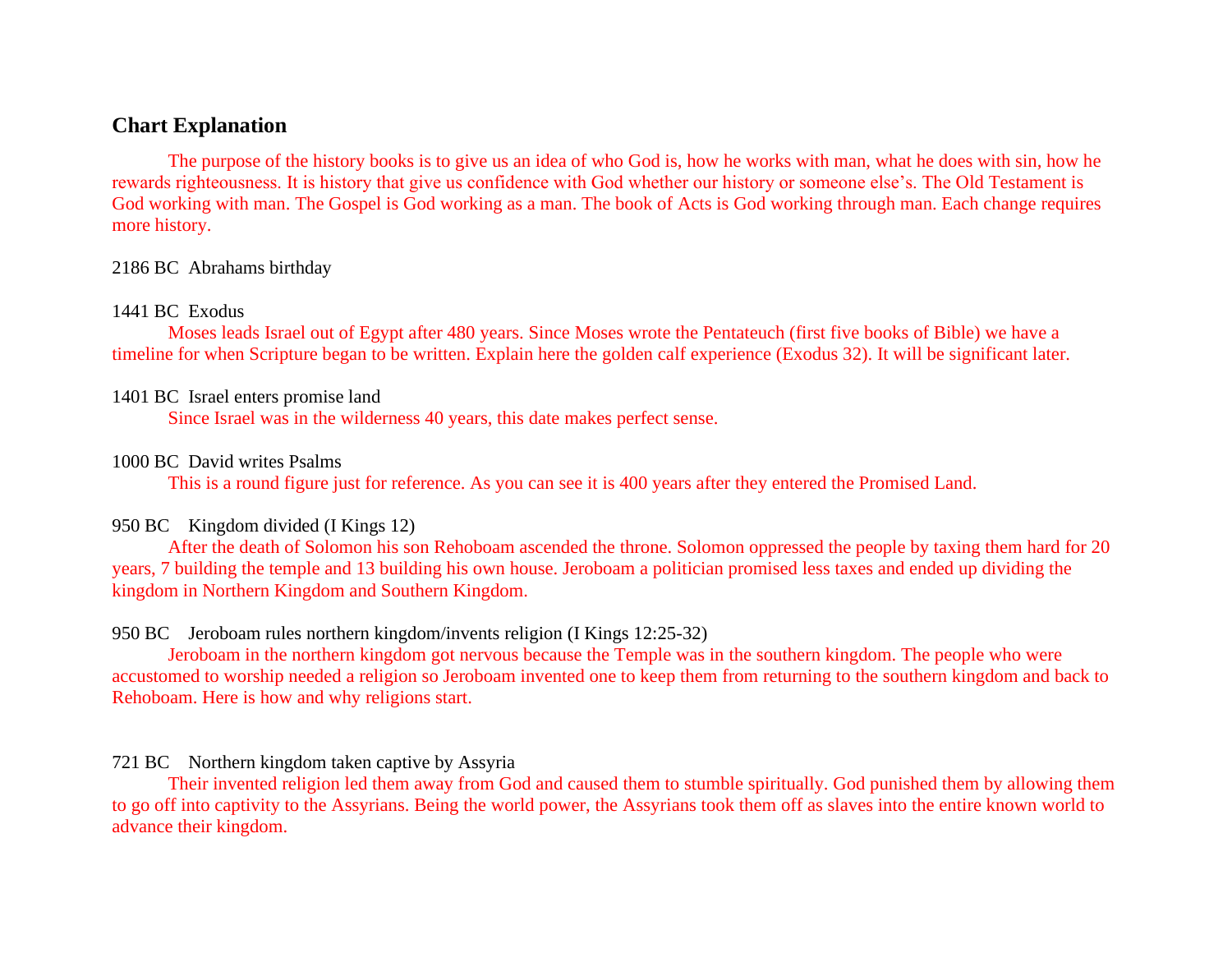#### 606 BC Southern kingdom taken captive by Babylon

Due to their religion overtaking their Godly practice, God allowed them to be taken captive into Babylon the new world power. They too were led into other countries ruled by Babylon. These people would include Daniel, Ezekiel, Nehemiah, Ezra the priest, the three Hebrew friends of Daniel and others. This began a 70 year captivity.

#### 586 BC Jerusalem sacked by Babylon

Jerusalem the capital of Israel was finally sacked and the temple articles taken.

#### 536 BC Southern kingdom goes back to Israel/Jerusalem

The 70 year captivity ends and led by Nehemiah the walls of Jerusalem began to be rebuilt. Slowly the country is repopulated and the temple worship reinstituted by Ezra the priest.

#### The prophets

By matching the dates of the prophets and the kingdom to which they prophecied, one can more or less guess the spiritual condition of the country. The closer the two kingdoms got to the date of exile the worse the spiritual condition got. Only the southern kingdom came back from their exile. The prophecies about Jesus the Messiah would be used continuously in the New Testament as validation.

#### 400 years between testaments

No word from God for 400 years. During this time we see the rise of Rome and Greece. Alexander the Great, Plato, and Socrates were dominant during this time. The nation of Israel, in the absence of prophets began to form religious denominations. Their religious development took them further away from the truth. Jesus would have His hands full trying to dislodge them from their religion. The Old Testament was translated into Greek providing the Word of God in the language of the global common man for the first time.

#### The Gospels

The Gospels compliment each other to give the full story of Christ the Messiah. During this time we see more history, God operating as man. The religious people had Him put to death fulfilling the prophecies about Messiah, thus validating His Messiahship.

#### Acts 2 Diaspora pays off

As a result of the nation being spread over the know world, many Jews from other countries were in Jerusalem on the day of Pentecost. Once convinced that Jesus indeed was the Messiah, the Hebrews became believers, filled with the Holy Spirit and returned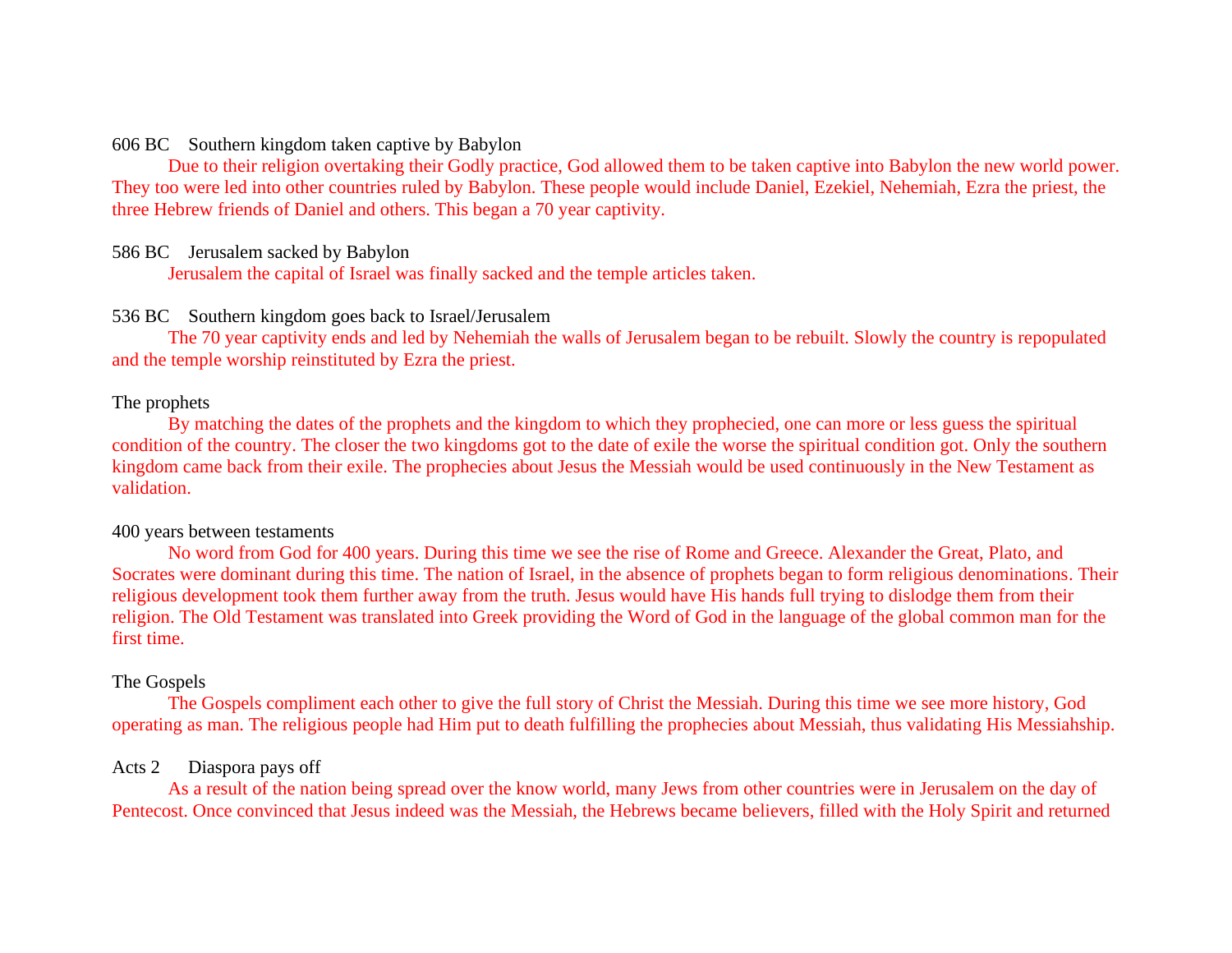to their countries. This was a magnificent plan for spreading the Gospel. Three thousand in one day became believers. Tens of thousands more would follow.

#### Acts 7 Paul witnesses Stephen's death

As Stephen shared the message with more Jews they rejected his message and violently stoned him to death. Consent to that stoning was Saul later to be known as Paul the Apostle.

#### Acts 9 Paul's conversion

Paul had a radical conversion. He too became a believer that Jesus was the Messiah. He possessed special qualifications for his task of being a missionary to the gentiles. He was very zealous, was an educated Jew of the highest order and has dual citizenship as a Jew and a Roman.

#### Acts 13 Paul sent as missionary

After his conversion, Paul became a missionary to the world within his reach. He began to travel spreading his message that Jesus was the Messiah. He skillfully use the prophets to validate the claim. Many would believe.

#### Acts 13 thru 21 Paul travels to many places, some famous

Paul's journey is well documented. He went to many places that are well known today because they are the recipients of letters or epistles written by Paul.

#### Paul writes letters to some of these famous places

After his journeys, Paul wrote letters back to some of the places where he had visited. Each letter detailed either problems that needed addressing or commendations that were worth giving. Some of those famous letters resulted in books of the Bible, including Ephesians, Colossians, Galatians, Corinthians and others.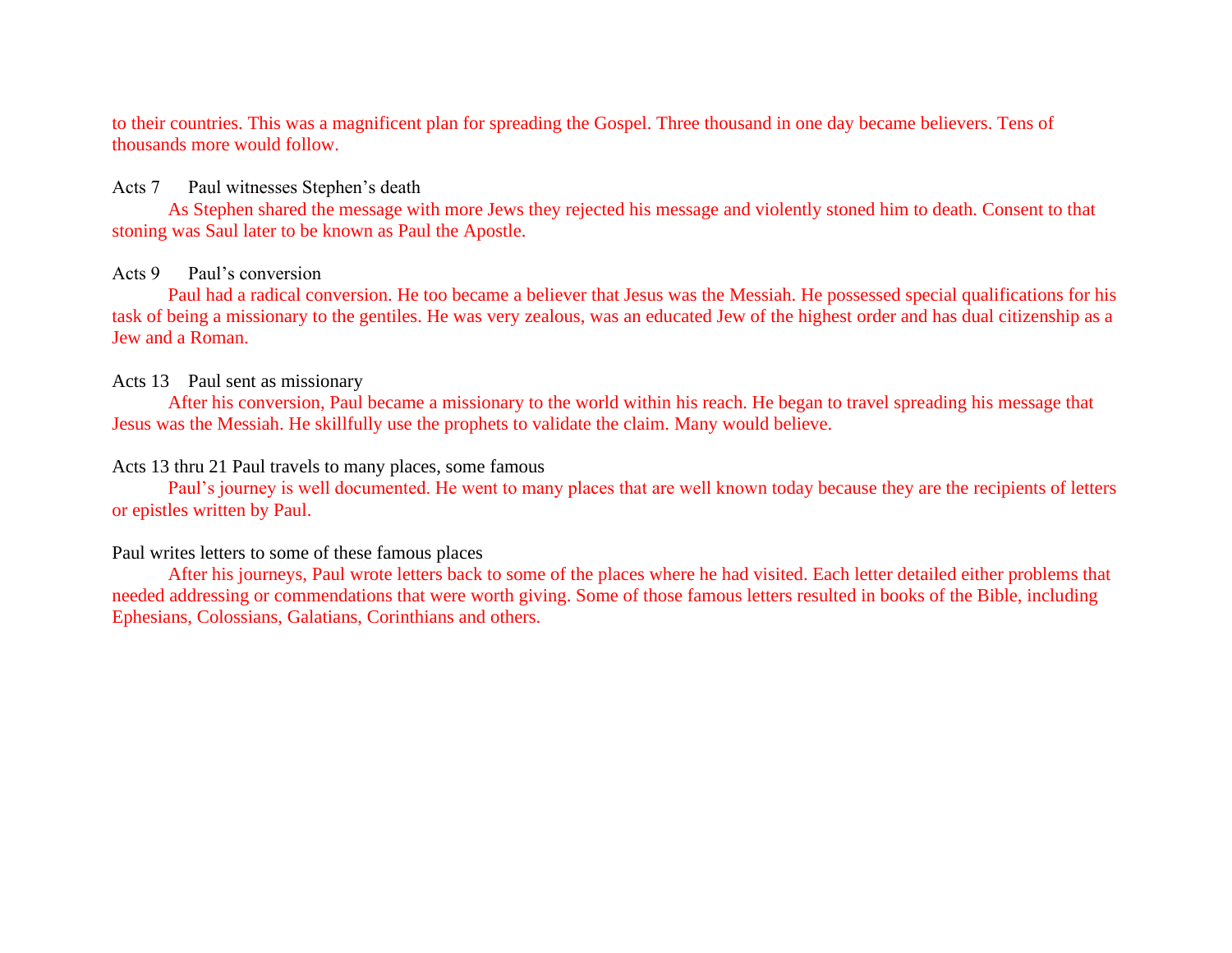## **Chart Explanation**

- 2186 BC Abrahams birthday
- 1441 BC Exodus
- 1401 BC Israel enters promise land
- 1000 BC David writes Psalms
- 950 BC Kingdom divided (I Kings 12)
- 950 BC Jeroboam rules northern kingdom/invents religion (I Kings 12:25-32)
- 721 BC Northern kingdom taken captive by Assyria
- 606 BC Southern kingdom taken captive by Babylon
- 586 BC Jerusalem sacked by Babylon
- 536 BC Southern kingdom goes back to Israel/Jerusalem

The prophets

400 years between testaments

#### The Gospels

- Acts 2 Diaspora pays off
- Acts 7 Paul witnesses Stephen's death